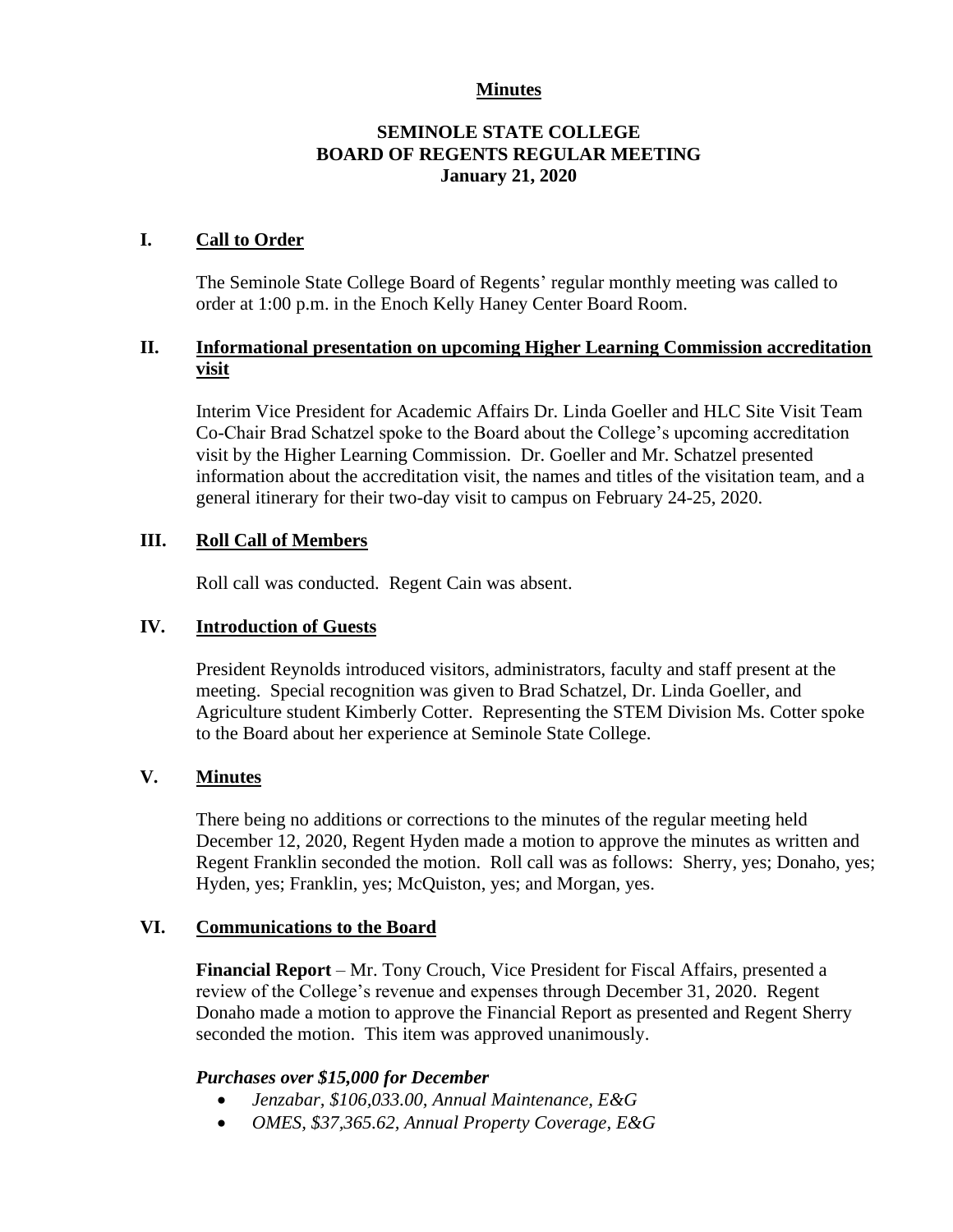Minutes SSC Board of Regents Regular Meeting January 21, 2020 Page 2

# **VII. Hearing of Delegations**

None

# **VIII. President's Report**

President Reynolds discussed items under the President's Report and the Business portion of the agenda by utilizing a PowerPoint presentation. (See enclosed copy of the PowerPoint presentation.)

*Personnel Update* – President Reynolds informed the Board that Linda Brown has been hired as the Interim Nursing Director in the absence of Valarie Watts

*Campus Activities***–** President Reynolds told Board members about several recent and upcoming campus activities. These were:

- President Reynolds presented the results of the ETS Proficiency Profile Test
- SSC was awarded funding from the Oklahoma State Regents for Higher Education for two summer academy grants: Peek into Engineering and Engineering Construction Management
- SSC has installed a greenhouse on campus to enhance the Science and Agriculture courses
- The Southeast Oklahoma Legislative Briefing event was held at Pete's Place in Krebs on January 15<sup>th</sup>
- Judge Tammy Kemp spoke on campus on January  $16<sup>th</sup>$  in honor of Martin Luther King Day observance through NASNTI
- President Reynolds gave an update on the Energy Savings Project

*Upcoming Events* – President Reynolds informed the Board members of upcoming events. These were: Trojan Baseball Kickoff Banquet on February 1<sup>st</sup>, and Higher Education Day on February  $11^{\text{th}}$ .

*Year-in-Review* – President Reynolds presented a document highlighting campus activities in 2019. President Reynolds said she was hopeful that all faculty, staff and administration would share pride in these accomplishments.

#### **IX. Business**

**Approval of Revisions to Board Policy II-4-1** –President Reynolds presented a proposed revision to Board Policy II-4-1 regarding contract renewal. This revision will require that only employees whose contracts will not be renewed for the year be notified by April  $15<sup>th</sup>$ . Regent Sherry made a motion to approve the resolution as presented and Regent Morgan seconded this motion. Roll call was as follows: Sherry, yes; Donaho, yes; Hyden, yes; Franklin, yes; McQuiston, yes; and Morgan, yes.